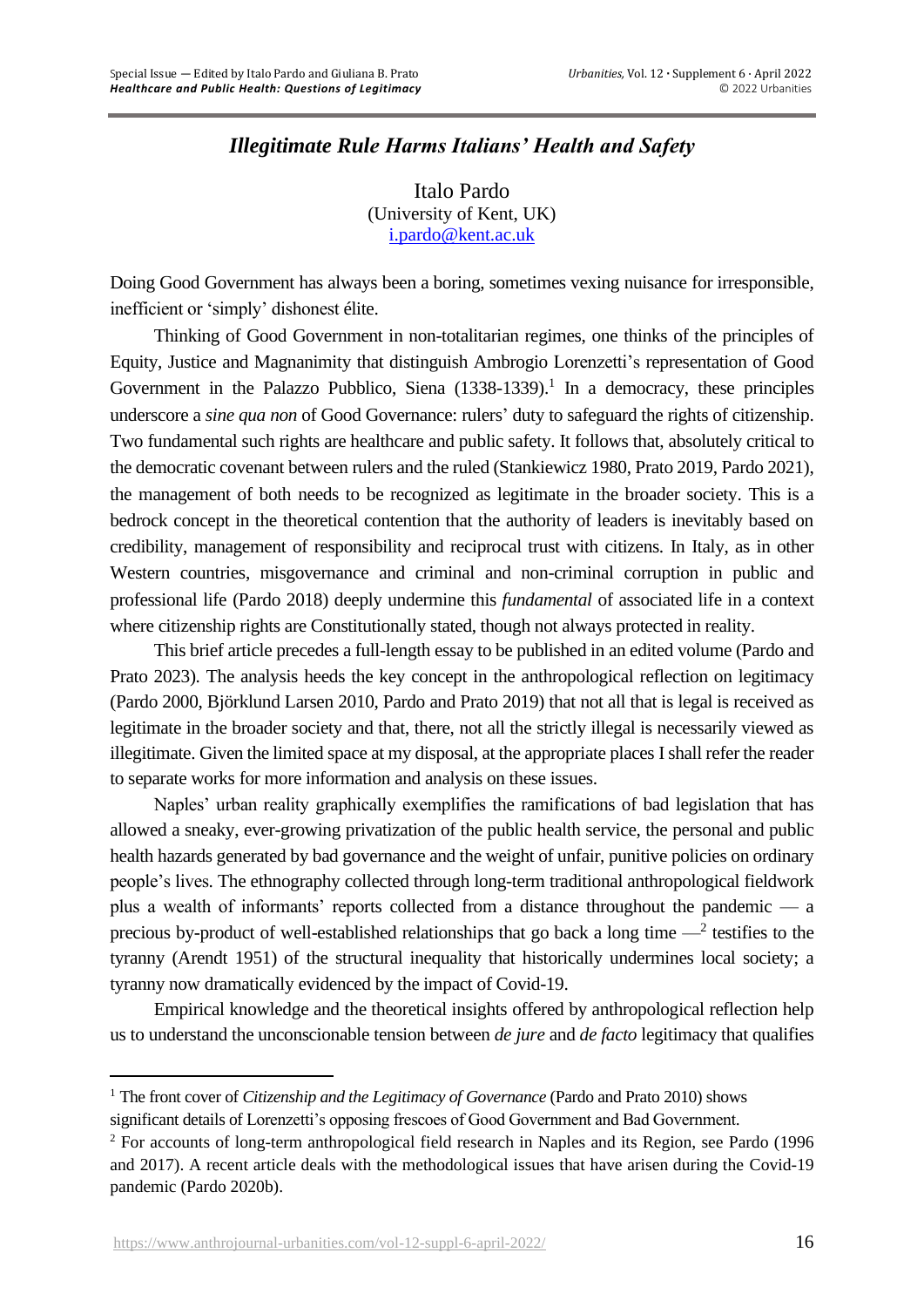ordinary Neapolitans' access to healthcare, their right to public health and safety and growing precariousness in their lives. In a national scenario dominated by the unspoken but pervasive con that the tax-paying citizen is in debt with the state, they are dealt a mighty triple blow that effectively turns them, as they say, into '*figli di un Dio minore*' (children of a lesser god), citizens whose life is *made* pervasively hazardous and precarious. They are saddled with a health service that, increasingly, is public in name only. They are forced to live in a filthy and hazardous public domain. They are subjected to discriminative policies that disadvantage large, vulnerable proportions of the population. Let us look briefly at these three blows.

#### 1) *A* Public *Health Service?*

In Italy, healthcare has been gradually turned from a right to a commodity. Since the early 1990, this progression has ridden on the back of the so-called *intra moenia* scheme, whereby medical personnel are legally allowed to exercise privately while publicly employed in the aptly, if ominously, named Aziende Sanitarie Locali; literally, Local Healthcare Companies, generally known by the acronym ASL. The ASLs are part-funded by the central government and are managed by the Regional authorities, which, as Prato notes (2022), explains significant variations (in technical equipment, personnel, performance, cost to the patient, and so on) across the 21 Regions. Flying in the face of the Constitutional principle that healthcare is a citizen's right (one's taxes pay, of course among other things, for one's healthcare), an ever-expanding proportion of medical and pharmaceutical services is accessible only by private purchase, and access to the rest involves varying amounts of payment. Over the years, these legal yet illegitimate dynamics have been paralleled by cuts in public funding to the tune of 37 billion Euros (Fondazione Gimbe 2019).

The impact of the foregoing is felt more in some Regions, like Naples', where the everyday reality of the inadequate and understaffed public health system raises serious challenges to key aspects — medical, moral and ethical — of the Hippocratic Oath. As a social anthropologist doing field research since the early 1980s, I have recorded how the actions of some in the medical profession contribute to the deterioration of public healthcare. I have observed the conflict between the dedication and professionalism of many doctors, nurses and health administrators and the corruption — moral, criminal or both — of some. While many medical staff scrupulously abide by what can be appropriately described as the sacrality of their science and conscience obligation, others do not. A significant minority — some well-qualified but morally corrupt, some holding bogus qualifications obtained through corruption (Beneduce 2021) — betray this fundamental principle, as they generally stay within the strictly-defined boundaries of the Law but practice what their patients resent as *de facto* abuses of power, pursuit of private interest in public office and monetary and career greed. These unscrupulous — and well-networked (Beneduce 2019) medics, trade unionists, contractors and agents of pharmaceutical companies act, often jointly, with little or no concern for the health (even the life) of the patient. Not always for good reason, some refer their public health-service patients to their private practice, or to private specialists, or to private test laboratories (in each case, tax-avoiding cash payments are requested), and so on. Once these professionals sell their public office and professional ethics, their profitable contacts expand,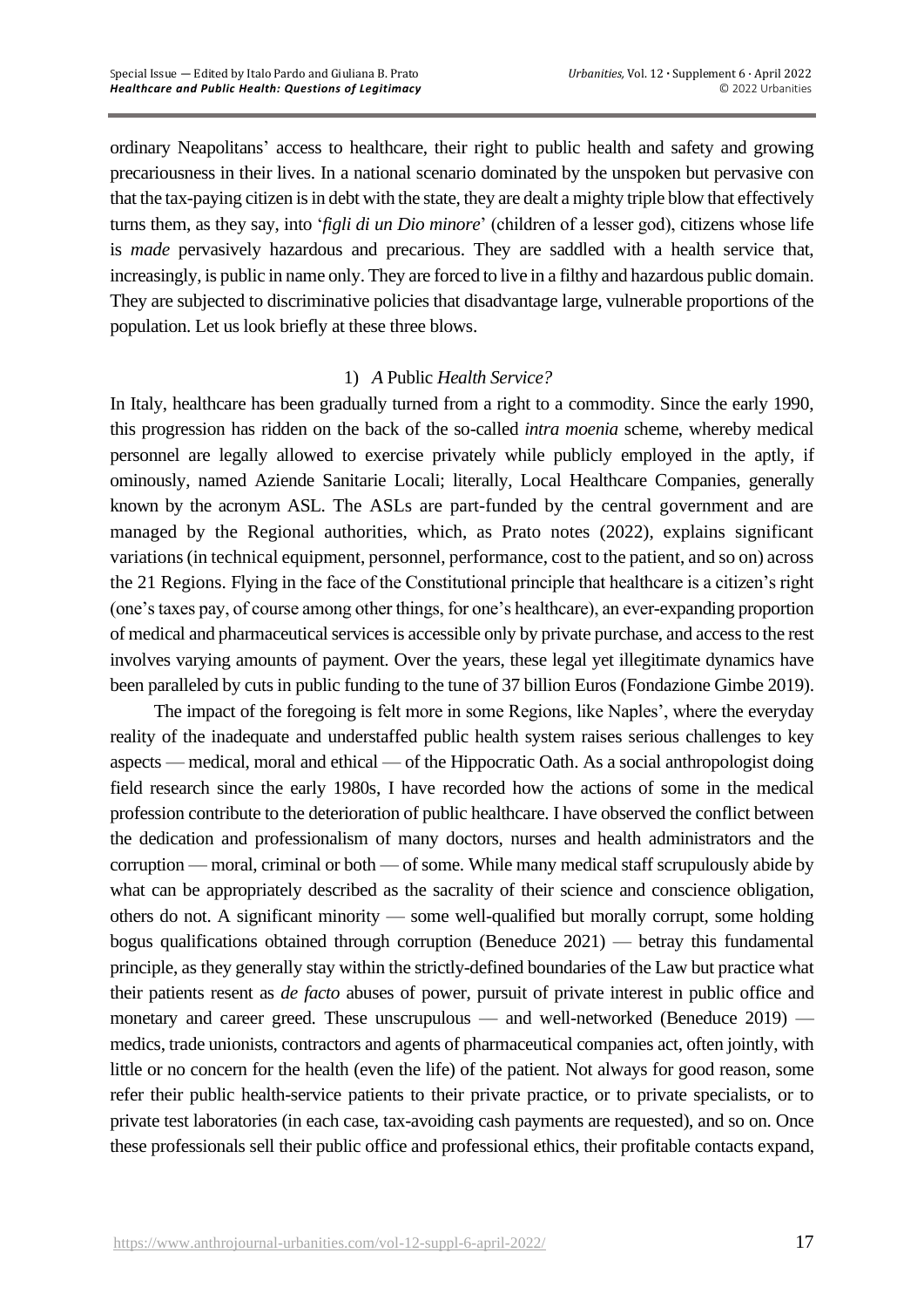as do their lucrative contracts with private medical establishments and their favour-credit among their networks.

These actions may or may not fall outside the strictly defined boundaries of the law. This matters not to my informants. What matters to them is that the corruption of the best is the worst, a rot long known to Western wisdom and well encapsulated by the ancient phrase, *corruptio optimi pessima*. What matters to ordinary men and women are the practical ramifications of the (mostly legalised) corrupt metamorphosis of the right to healthcare into a 'commodity'. What matters to them is that, adding scorn to injury, all-too-often — and usually, preposterously, publicly — this 'commodity' becomes a privilege, as they see the powerful and the well-connected who systematically benefit from preferential treatment. On the strength of legalistic technicisms that remain obscure to the non-specialist, and totally incomprehensible to ordinary citizens, they mostly do so without committing crimes but betraying, nonetheless, basic principles of legitimacy in the spirit and in the letter.<sup>3</sup> What matters to our analysis is that the insidious, malignant impact of these actions is invariably received at the grassroots as a betrayal of the 'first do no harm' principle, a despicable corruption that *hits one when one is at one's most vulnerable*.

Interestingly, these efforts to turn patients into customers, or clients, or supplicants do not always appear to have the intended results. Stubbornly resisting pressure to make them subaltern to some 'superior powers', the ordinary Neapolitans whom I have met over the years have developed varied and complex ways to deal with this and most other distortions of associated life. As I have explained elsewhere in detail (Pardo 1996: Ch. 6 and 2017), inspired by their fundamental will 'not to be subject to anyone',<sup>4</sup> many have built multiple contacts and generalized relations of (often delayed) exchange. When in need, they use more than one contact, usually with good *and* relatively not-too-expensive results.

## 2) *A Filthy and Hazardous Public Domain*

The developments that I have outlined occur in a context where uncollected rubbish continues to jeopardise local public health<sup>5</sup> in lethal combination with the injuries and deaths caused by badly maintained public property — overflowing sewage; falling trees; broken or uneven walkways (*Il Mattino* 2019); large and deep potholes; pieces of public buildings that fall on pedestrians (*La Repubblica Napoli* 2019); and so on.

These hazards now include a 'rubbish trade', whereby illegal immigrants peddle objects scavenged from dumpsters and displayed for sale on rugs thrown on the pavement; a practice on which the authorities appear persistently inclined to turn a blind eye. In spite of citizens' repeated protests and widely reported appeals to the authorities (Garau 2020), this practice has expanded across the city centre (Folle 2021). 6

<sup>&</sup>lt;sup>3</sup> Exemplifying a notoriously widespread behavior among the privileged (Bechis 2021), a well-known journalist in his forties managed to get vaccinated before his compatriots who were elderly or at risk, yet *technically* did not commit a crime (Adnkronos 2021).

<sup>4</sup> They say: *Nun voglio sta suggett' a nisciun'*.

<sup>&</sup>lt;sup>5</sup> This continuing problem (Corriere del Mezzogiorno 2022) has become entrenched since the early 1990s. Some of those responsible are under criminal investigation (Beneduce 2020).

 $6$  For more on this, see Pardo (2020a).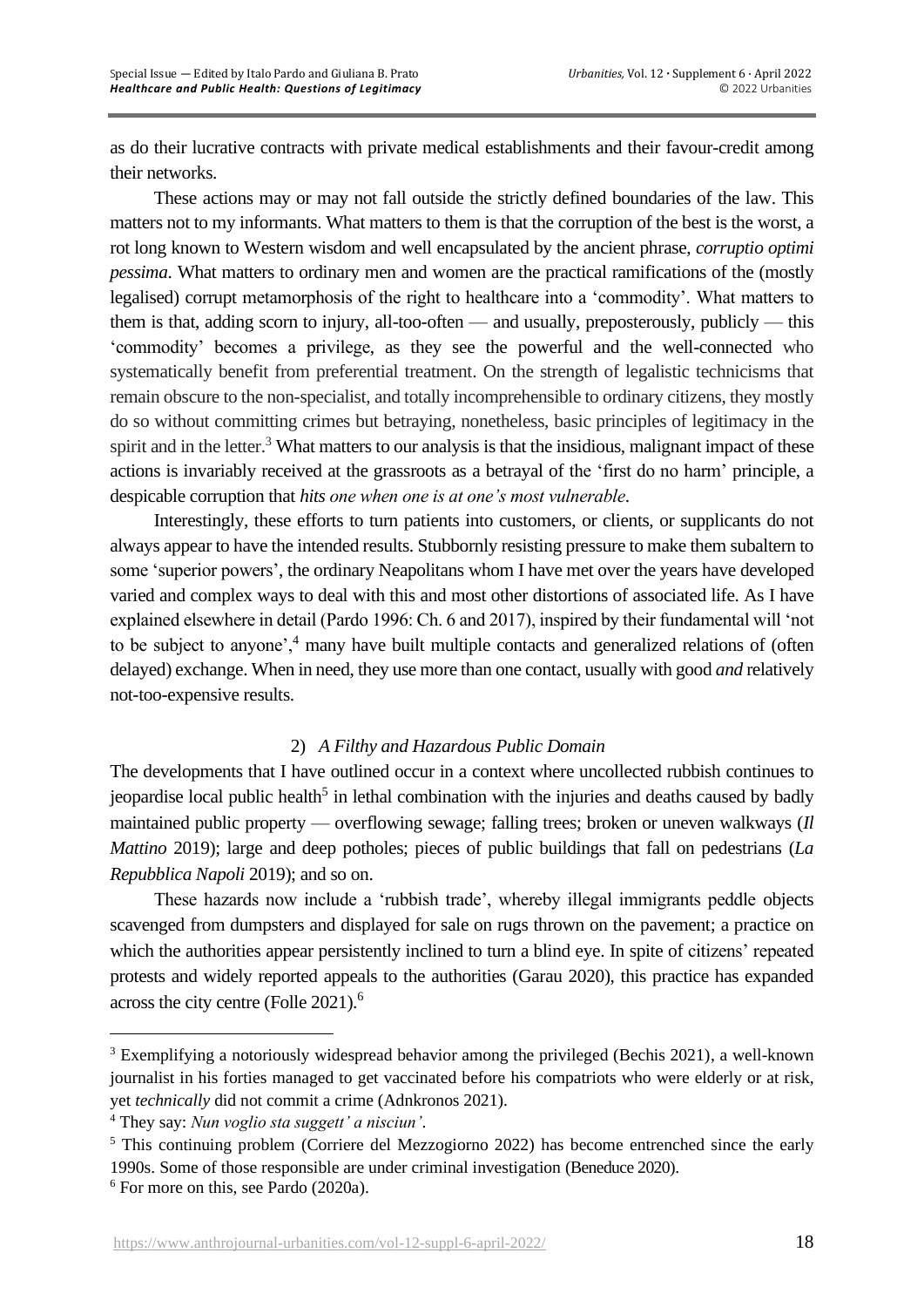This dangerous setup is magnified by the practice of shallow-burying household, industrial and hazardous waste in dumping sites (Beccaloni et al. 2020). Over the years, pulmonary disease, cancer and death have multiplied exponentially (Senior and Mazza 2004, Martuzzi et al. 2009, Beccaloni et al. 2020).

In short, for over 30 years, local authorities have mismanaged public property and what takes place there. That such mismanagement should have continued during the pandemic has raised widespread anger among citizens. A local friend's experience at the height of the pandemic is exemplary:

'We can only take care, try to stay safe and hope for the best, you know. The reality is: A politician has a temperature? Test! Someone famous has a temperature? Test! One of us has a temperature? Call emergency and pray! My brother has all the symptoms of this virus. He has not been tested. One doctor talked to him on the 'phone with no results. Yesterday I drove him to the hospital. Couldn't get in. A sign on the door said "We are closed due to COVID-19"! Meanwhile, the government floods us with injunctions that contradict each other. What a deadly mess!'

## 3) *Discriminative Policies that Disadvantage Many*

As authoritatively stated by Gian Carlo Blangiardo, the President of ISTAT (*Il Tempo*, 24 May 2021), 'in 2020 the number of people below the poverty threshold reached unprecedent levels'. Meeting Prato's discussion (2020) of new inequalities, he points out that the increase in poverty is explained by the loss of jobs and income, especially among the self-employed and the micro and small entrepreneurs.

Earlier, I mentioned the inequality between the privileged and 'the others'. Let us now dwell briefly on 'the others' to consider the inequality between the secured and the unsecured and its impact especially in times of crisis. The historical bias of a certain political ideology against the self-employed and micro and small entrepreneurs is known and widely discussed in the literature (Pardo 1996: Ch.2; 2017: 39-43; 2021). This bias has played a key role in discriminating between the non-guaranteed, who are traditionally forced to fence for themselves, and the guaranteed, who enjoy secure, trade-union-protected employment mostly in the public overstaffed and historically clientelism-ridden sector. In this environment marked by extraordinarily high formal unemployment (Banca d'Italia 2020), most informants are (by choice or more often *perforce*) selfemployed (Pardo 1996: Ch. 2; 2017). They have developed excellent entrepreneurial abilities, unfortunately mostly limited by the context to the micro and small level.

In recent decades, 'those in command', as my informants contemptuously say, have proved stubbornly allergic to a fundamental democratic rule: power must be determined by the electorate and its exercise must take place under a regime of responsibility within publicly recognizable limits. Rulers who are mostly unelected are *appointed* by political bosses who manage State powers to serve their and their gang's interests. Recently, they have used the pandemic as a convenient trojan horse to grab extraordinary powers and impose incredibly unfair policies, while continuing to exercise power Italian style; ruling, that is, without being elected and staying in power despite losing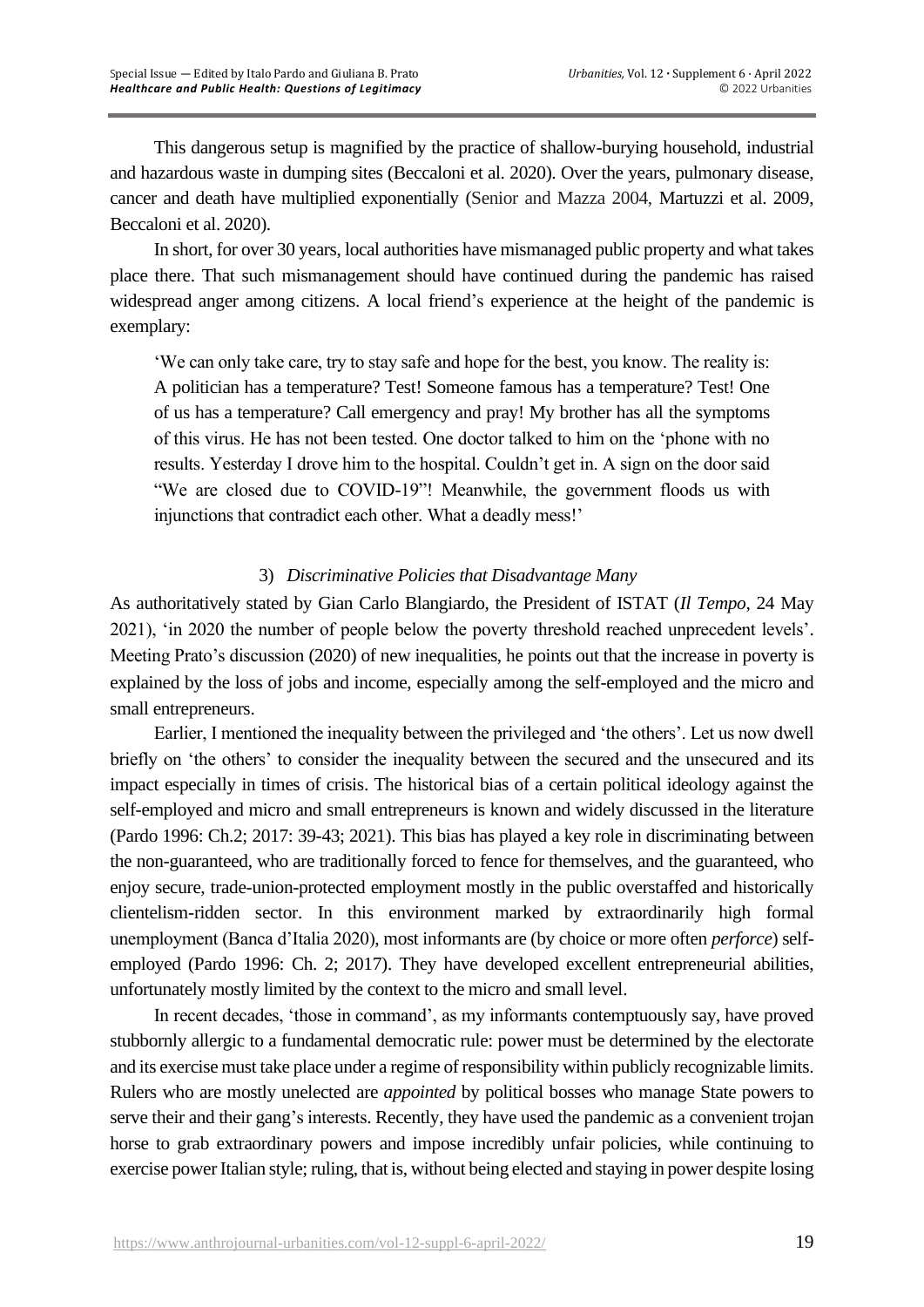the elections.<sup>7</sup> Lockdowns (inevitably impeding business) and the exacerbation of bureaucratic and fiscal weight have brought to bear the aforementioned political bias, amplifying throughout the country the inequality between the guaranteed and the non-guaranteed, with particularly devastating effects in urban environments like that we are dealing with.

During the pandemic, none of my 'non-guaranteed' Neapolitan friends received help or assistance, monetary or otherwise, from the local, regional or national government. Many were driven out of business; others, who worked for small entrepreneurs, lost their jobs. As always, these non-guaranteed could count only on themselves; the 'luckier' among them, could rely on limited help from their kin. Local stall-keepers' experience typifies the plight of precarious workers' struggle to survive. One friend remarked:

'Market's shut. I can't work. No one is helping. Savings are dwindling. My children and wife are barely coping. Nerves are frayed. The neighbourhood is dirtier than ever. Yeah, we'll be all right indeed!'.

As another put it,

'we've been forced to eat the few savings from a lifetime of working without a parachute. Now I and mine're truly in the shit, as we have almost nothing left to fall upon. If, God forbid, one of us should fall seriously ill as my little daughter did a few years ago, we'd have to borrow from loan-sharks. We have no guarantees, you know; so, banks won't even look at us.' 8

The severe impact of this third blow has egregiously complemented the punishing job done by the seriously crippled health 'service' and the misgovernance of the public domain. The precarious are more precarious, or dead. The guaranteed have kept their jobs and financial security; the well-connected have thrived; the wealthy have become wealthier.

## *Closing Remarks*

At risk of labouring a point that I believe to be fundamental, let me remind the reader that, by definition, misgovernance breaches the democratic contract with citizenship. When it affects people where it hurts most, I argue, the legitimacy of the 'system' becomes dangerously questioned; the casualties are trust and, ultimately, authority. The Naples ethnography graphically exemplifies this progression in a country that has manifestly become a test case for social and political consequences of the eroded legitimacy of the system which, until relatively recently too dire to contemplate, are now unescapably real.

<sup>7</sup> For an anthropological analysis of this practice, see Pardo 2021.

<sup>&</sup>lt;sup>8</sup> I have discussed local experiences during the pandemic (Pardo 2020b). The forthcoming full-length chapter cited earlier (Pardo 2022) offers ethnographic evidence on the plight of these Neapolitans.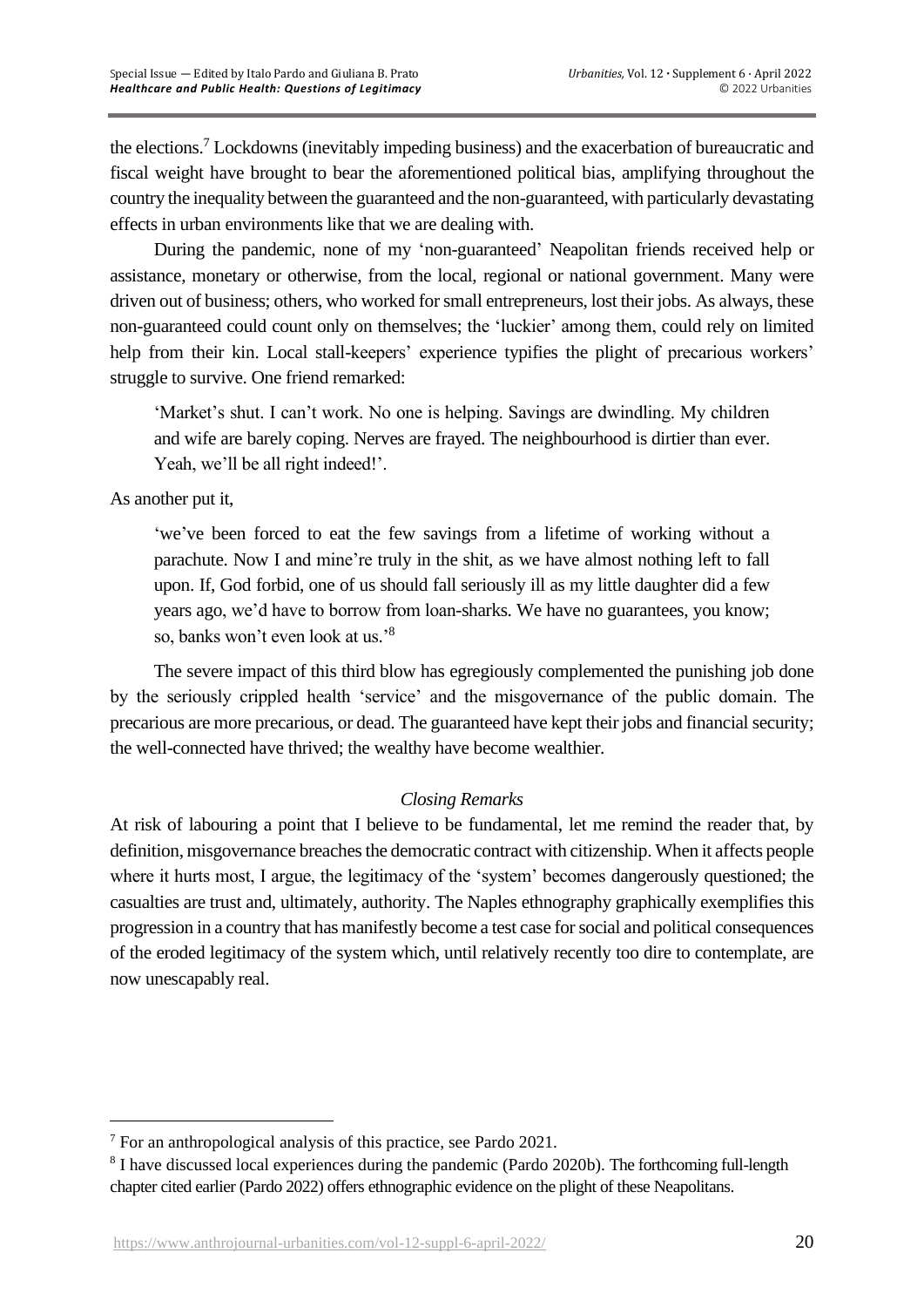#### **References**

- Adnkronos, Redazione. 2021. Andrea Scanzi vaccinato, procura: 'Non aveva diritto ad anticipare, ma non c'è reato'. 28 June; [https://www.adnkronos.com/andrea-scanzi-e-il-vaccino-la](https://www.adnkronos.com/andrea-scanzi-e-il-vaccino-la-procura-non-ne-aveva-diritto-ma-non-ce-reato_OnWKXyR5xEXZ1a5cBxu8f?refresh_ce)[procura-non-ne-aveva-diritto-ma-non-ce-reato\\_OnWKXyR5xEXZ1a5cBxu8f?refresh\\_ce](https://www.adnkronos.com/andrea-scanzi-e-il-vaccino-la-procura-non-ne-aveva-diritto-ma-non-ce-reato_OnWKXyR5xEXZ1a5cBxu8f?refresh_ce)
- Arendt, H. 1951. *The Origins of Totalitarianism*. Boston, MA: Harcourt.
- Banca d'Italia. 2020. *Economie regionali: L'economia della Campania*. Rome: Banca dItalia
- Bechis, F. 2021. Covid, i dati sui vaccinati a sbafo: un milione di furbetti del vaccino, *Il Tempo*, 26 March; [https://www.iltempo.it/politica/2021/03/26/news/vaccino-covid-furbetti-italia](https://www.iltempo.it/politica/2021/03/26/news/vaccino-covid-furbetti-italia-mario-draghi-regioni-truffa-anziani-dosi-astrazeneca-pfizer-26672191/)[mario-draghi-regioni-truffa-anziani-dosi-astrazeneca-pfizer-26672191/](https://www.iltempo.it/politica/2021/03/26/news/vaccino-covid-furbetti-italia-mario-draghi-regioni-truffa-anziani-dosi-astrazeneca-pfizer-26672191/)
- Beccaloni, E., Fazzo, L., De Santis, M., Iavarone, I., Scaini, F., Manno, V. and Minelli, G. eds. 2020. *Studio aull'impatto sanitario degli smaltimenti controllati ed abusivi di rifiuti nei 38 comuni del Circondario della Procura della Repubblica di Napoli Nord*. December. Istituto Superiore di Sanità.
- Beneduce, T. 2019. La camorra in ospedale, s'indaga sui sindacalisti. *Corriere del Mezzogiorno*, 28 June;

[https://www.ilmattino.it/napoli/cronaca/ospedale\\_san\\_giovanni\\_bosco\\_materazzo\\_pucillo](https://www.ilmattino.it/napoli/cronaca/ospedale_san_giovanni_bosco_materazzo_pucillo_formiche_sospensione-4591618.html)\_ [\\_formiche\\_sospensione-4591618.html](https://www.ilmattino.it/napoli/cronaca/ospedale_san_giovanni_bosco_materazzo_pucillo_formiche_sospensione-4591618.html)

- Beneduce, T. 2020. Emergenza rifiuti, gli assessori Bonavitacola e Del Giudice indagati per omissione d'atti d'ufficio. *Corriere del Mezzogiorno*, 5 February; [https://corrieredelmezzogiorno.corriere.it/napoli/cronaca/20\\_febbraio\\_05/emergenza](https://corrieredelmezzogiorno.corriere.it/napoli/cronaca/20_febbraio_05/emergenza-rifiuti-assessoribonavitacola-giudice-indagati-omissione-d-atti-d-ufficio-1aa735c8-4843-11ea-a215-1ca82516f090.shtml)[rifiuti-assessoribonavitacola-giudice-indagati-omissione-d-atti-d-ufficio-1aa735c8-4843-](https://corrieredelmezzogiorno.corriere.it/napoli/cronaca/20_febbraio_05/emergenza-rifiuti-assessoribonavitacola-giudice-indagati-omissione-d-atti-d-ufficio-1aa735c8-4843-11ea-a215-1ca82516f090.shtml) [11ea-a215-1ca82516f090.shtml](https://corrieredelmezzogiorno.corriere.it/napoli/cronaca/20_febbraio_05/emergenza-rifiuti-assessoribonavitacola-giudice-indagati-omissione-d-atti-d-ufficio-1aa735c8-4843-11ea-a215-1ca82516f090.shtml)
- Beneduce, T. 2021. Napoli, appalti e camorra: le buste dei bandi del Cardarelli manomesse di notte. Così vinceva il clan. *Corriere del Mezzogiorno*, 23 October; [https://corrieredelmezzogiorno.corriere.it/napoli/cronaca/21\\_ottobre\\_23/napoli-appalti](https://corrieredelmezzogiorno.corriere.it/napoli/cronaca/21_ottobre_23/napoli-appalti-camorra-buste-bandi-cardarelli-manomesse-notte-cosi-vinceva-clan-674813c6-33c3-11ec-aba7-e42771ab5a38.shtml)[camorra-buste-bandi-cardarelli-manomesse-notte-cosi-vinceva-clan-674813c6-33c3-](https://corrieredelmezzogiorno.corriere.it/napoli/cronaca/21_ottobre_23/napoli-appalti-camorra-buste-bandi-cardarelli-manomesse-notte-cosi-vinceva-clan-674813c6-33c3-11ec-aba7-e42771ab5a38.shtml) [11ec-aba7-e42771ab5a38.shtml](https://corrieredelmezzogiorno.corriere.it/napoli/cronaca/21_ottobre_23/napoli-appalti-camorra-buste-bandi-cardarelli-manomesse-notte-cosi-vinceva-clan-674813c6-33c3-11ec-aba7-e42771ab5a38.shtml)
- Björklund Larsen, L. 2010. *Illegal yet Licit: Justifying Informal Purchases of Work in Contemporary Sweden*. Stockholm: Stockholm Studies in Social Anthropology N.S. 2.
- *Corriere del Mezzogiorno*. 2022. Napoli invasa da cumuli di rifiuti. 17 January, https://corrieredelmezzogiorno.corriere.it/napoli/cronaca/22 gennaio 17/napoli[invasa-cumuli-rifiuti-manfredi-asia-sotto-organico-c-impegno-riorganizzare-servizio-](https://corrieredelmezzogiorno.corriere.it/napoli/cronaca/22_gennaio_17/napoli-invasa-cumuli-rifiuti-manfredi-asia-sotto-organico-c-impegno-riorganizzare-servizio-57a0238e-7782-11ec-8958-97931446d1cf.shtml)[57a0238e-7782-11ec-8958-97931446d1cf.shtml](https://corrieredelmezzogiorno.corriere.it/napoli/cronaca/22_gennaio_17/napoli-invasa-cumuli-rifiuti-manfredi-asia-sotto-organico-c-impegno-riorganizzare-servizio-57a0238e-7782-11ec-8958-97931446d1cf.shtml)
- Folle, A. 2021. Piazza Garibaldi, l'incubo dei mercatini della monnezza: 'problema igienicosanitario, rischio per la salute'. *Il Mattino*, 6 December; [https://www.ilmattino.it/napoli/citta/piazza\\_garibaldi\\_incubo\\_mercatini\\_monnezza\\_probl](https://www.ilmattino.it/napoli/citta/piazza_garibaldi_incubo_mercatini_monnezza_problema_igienico_sanitario_salute_napoli_ultime_notizie-6366901.html) [ema\\_igienico\\_sanitario\\_salute\\_napoli\\_ultime\\_notizie-6366901.html](https://www.ilmattino.it/napoli/citta/piazza_garibaldi_incubo_mercatini_monnezza_problema_igienico_sanitario_salute_napoli_ultime_notizie-6366901.html)

Fondazione Gimbe. 2019. *Il Definanziamento 2010-2019 del Servizio Sanitario Nazionale*. Report Osservatorio Gimbe n. 7/2019; [https://www.gimbe.org/osservatorio/Report\\_Osservatorio\\_GIMBE\\_2019.07\\_Definanzia](https://www.gimbe.org/osservatorio/Report_Osservatorio_GIMBE_2019.07_Definanziamento_SSN.pdf) [mento\\_SSN.pdf](https://www.gimbe.org/osservatorio/Report_Osservatorio_GIMBE_2019.07_Definanziamento_SSN.pdf)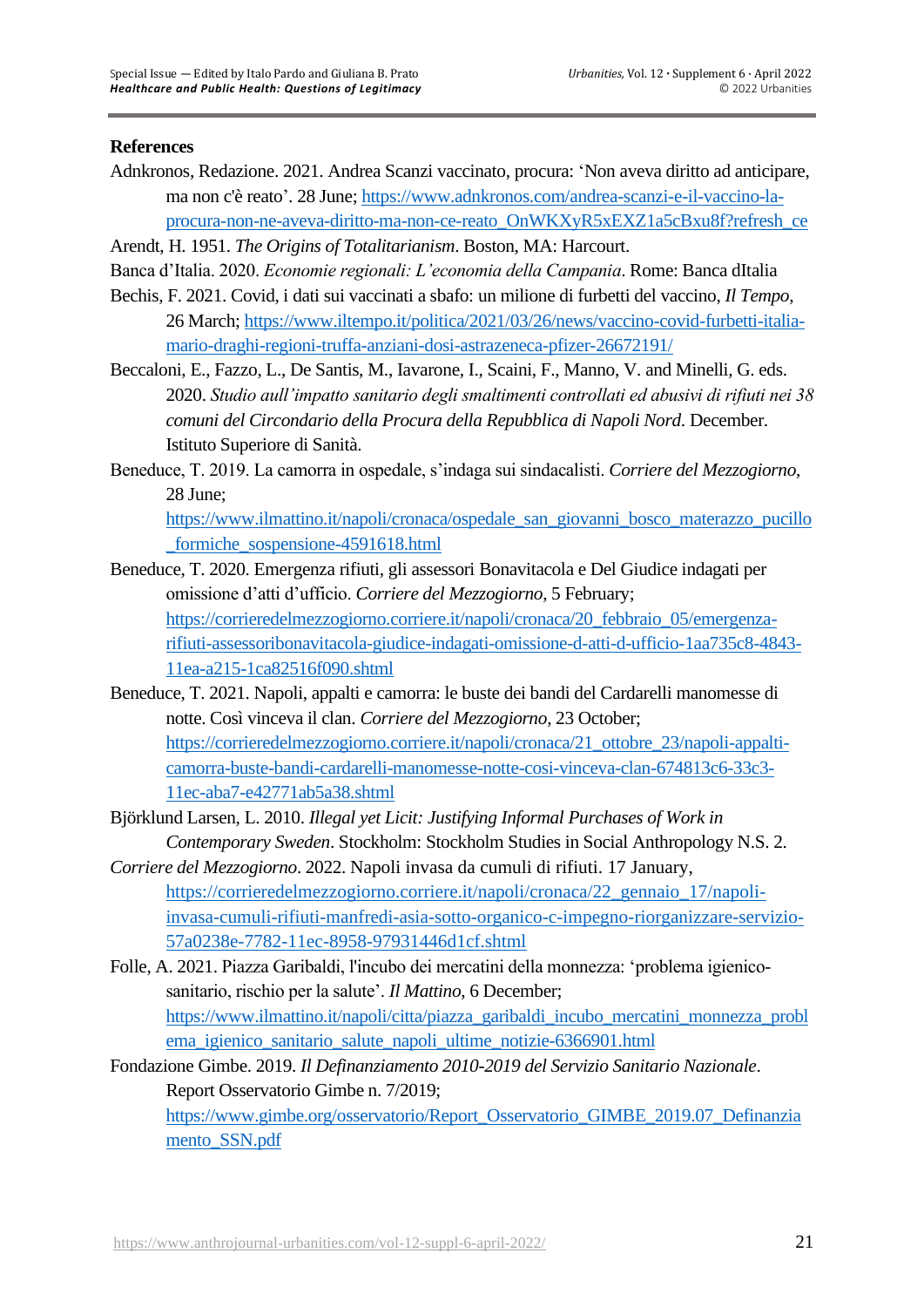- [Garau,](https://www.ilgiornale.it/autore/federico-garau-142698.html) F. 2020. Napoli, stranieri violano norme: ancora risse e mercatini in strada. *Il Giornale*. 14 March; [https://www.ilgiornale.it/news/napoli/napoli-stranieri-violano-norme-ancora-risse](https://www.ilgiornale.it/news/napoli/napoli-stranieri-violano-norme-ancora-risse-e-mercatini-1840767.html)[e-mercatini-1840767.html](https://www.ilgiornale.it/news/napoli/napoli-stranieri-violano-norme-ancora-risse-e-mercatini-1840767.html)
- *Il Mattino*. 2019. Giovane donna cade su marciapiede rotto a Napoli: intervento e addio alle nozze. 31 October;

[https://www.ilmattino.it/napoli/cronaca/donna\\_cade\\_marciapiede\\_sconnesso\\_napoli\\_addi](https://www.ilmattino.it/napoli/cronaca/donna_cade_marciapiede_sconnesso_napoli_addio_nozze-4832766.html) [o\\_nozze-4832766.html](https://www.ilmattino.it/napoli/cronaca/donna_cade_marciapiede_sconnesso_napoli_addio_nozze-4832766.html)

*La Repubblica Napoli*. 2019. Napoli, Tragedia in via Duomo: Si Stacca un Cornicione dal Quinto Piano. Morto un Commerciante, 8 June; https://napoli.repubblica.it/cronaca/2019/06/08/news/napoli paura in via duomo si stac

[ca\\_un\\_cornicione\\_dal\\_quinto\\_piano\\_ferito\\_un\\_uomo-228248698/.](https://napoli.repubblica.it/cronaca/2019/06/08/news/napoli_paura_in_via_duomo_si_stacca_un_cornicione_dal_quinto_piano_ferito_un_uomo-228248698/)

- Martuzzi, M., Mitis, F., Bionchi, F., Minichilli, F., Comba, P. Fazzo, L. 2009. Cancer mortality and congenital anomalies in a region of Italy with intense environmental pressure due to waste. *Occupational and Environmental Medicine*. 66 (11): 725-732.
- Pardo, I. 1996. *Managing Existence in Naples: Morality, Action and Structure*. Cambridge: Cambridge University Press.
- Pardo, I. 2000. Introduction–Morals of Legitimacy: Interplay Between Responsibility, Authority and Trust. In I. Pardo (ed.), *Morals of Legitimacy: Between Agency and System.* Oxford: Berghahn.
- Pardo, I. 2017. Between Stereotype and Bad Governance: An Italian Ethnography. In I. Pardo and G. B. Prato (eds), *The Palgrave Handbook of Urban Ethnography*. New York: Palgrave Macmillan.
- Pardo, I. 2018. Corrupt, Abusive, and Legal: Italian Breaches of the Democratic Contract, *Current Anthropology*, 59, Suppl. 18: 60-71.
- Pardo. I. 2020a. A Botched Urban Change: A Case-Study from Central Naples. In I. Pardo, G. B. Prato, J. Rosbrook-Thompson (eds), *Ethnographies of Urbanity in Flux: Theoretical Reflections*. Special Issue, *Urbanities-Journal of Urban Ethnography*, 10 (Suppl. 3): 13- 32;<https://www.anthrojournal-urbanities.com/wp-content/uploads/2020/03/5-Pardo.pdf>
- Pardo. I. 2020b. A Social Anthropologist in Lockdown. In G. B. Prato (ed.), *City Life and Beyond in Times of Pandemic*. Special Issue, *Urbanities-Journal of Urban Ethnography*, 10 (Suppl. 4): 19-24; [http://www.anthrojournal-urbanities.com/wp](http://www.anthrojournal-urbanities.com/wp-content/uploads/2020/10/6-Pardo.pdf)[content/uploads/2020/10/6-Pardo.pdf](http://www.anthrojournal-urbanities.com/wp-content/uploads/2020/10/6-Pardo.pdf)
- Pardo, I. 2021. Making Second-class Italians: A Progressive Fabrication and Entrenchment of Inequality. In I. Pardo and G. B. Prato (eds), *Urban Inequalities: Ethnographic and Theoretical Insights*. New York: Palgrave Macmillan.
- Pardo, I. 2023. Misgovernance Kills: Italian Evidence. In I. Pardo and G. B. Prato (eds), *The Legitimacy of Healthcare and Public Health: Anthropological Perspectives*. New York: Palgrave MacMillan; forthcoming.
- Pardo, I. and Prato, G. B. eds. 2010. *Citizenship and the Legitimacy of Governance: Anthropology in the Mediterranean Region.* London: Routledge.